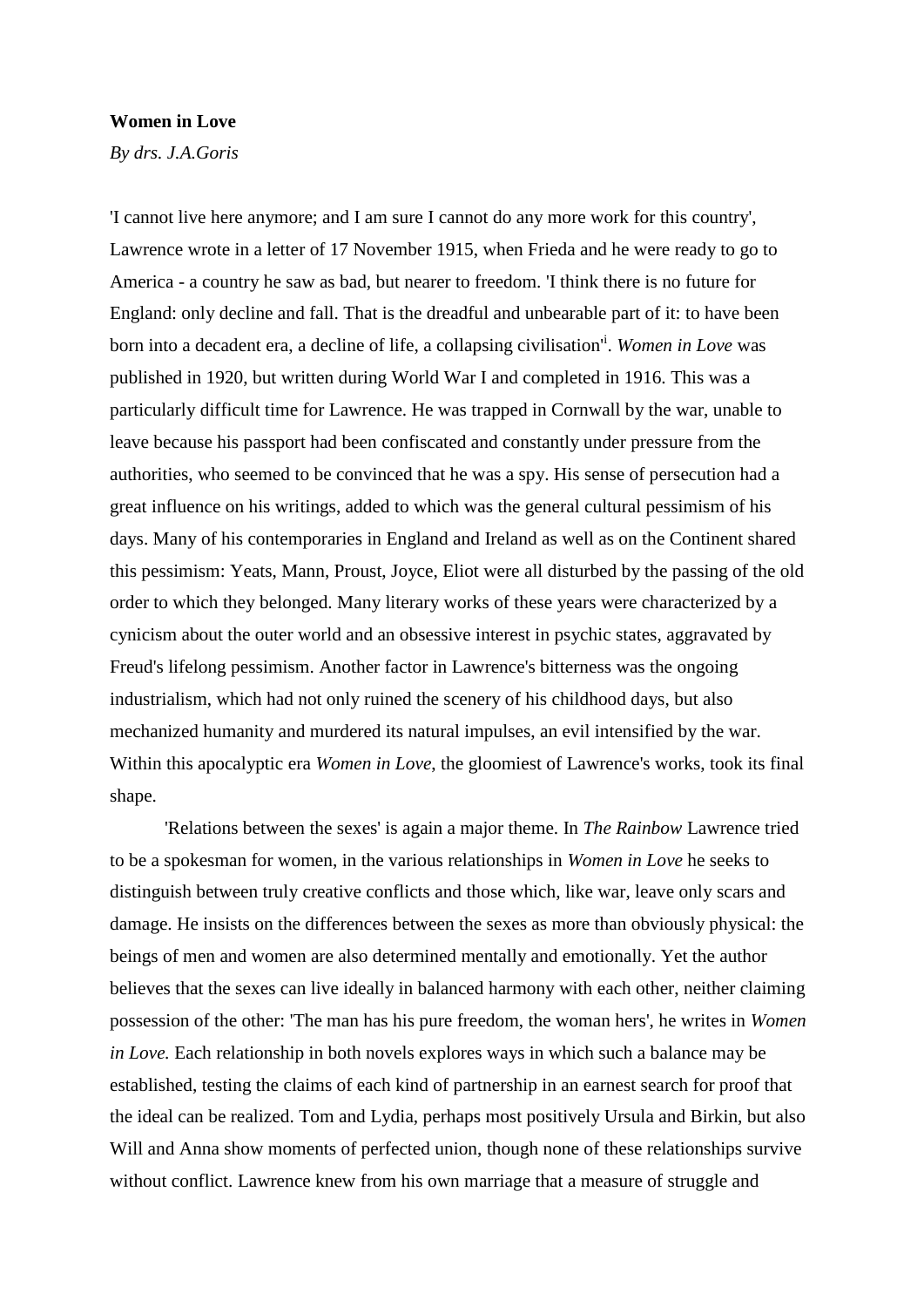argument between both partners was a natural part of a developing relationship, and that once these ceased the union was threatened with extinction.

The structure of *Women in Love* is quite different from *The Rainbow;* the latter presents a 'march of the generations', in which events are narrated developmentally in a sequence, like Lawrence had observed in Hardy's works. *Women in Love,* on the other hand, portrays the way of life of Ursula's generation, the generation growing up in early twentieth century England. Actions happen at the same time though in different places. In his discussion of the novel Philip Hobsbaum explains that each chapter focuses on an event which is a literal narrative, but which has also symbolic overtones<sup>1</sup>. In chapter four, called 'Diver', a man's swimming shows he inhabits a medium quite different from those watching him; 'Coal-Dust' is an evocation of the industrial background of the novel. So it is throughout the book; a particular event not only gives each chapter its atmosphere, but also acts as a framework for the psychological notation therein. A major difference with *The Rainbow* lies in the specific presentation of new developments in society, with its London bohemians, new possibilities for women, and travels to the Continent. As Hobsbaum suggests, in *Women in Love* one can see Tolstoy combined with George Eliot in the narrative pattern: one pair of lovers converging while another pair diverges. He also mentions a Dostoevskian influence in the background, particularly in the disaffection from society which some of the characters display<sup>2</sup>.

The relationship that converges is that of Ursula and Birkin, the one to diverge that of Gudrun and Gerald. In the very first stages of the novel the sisters set eyes on their future partners, and the tone of the relationships is set for the rest of the novel. This 'Leitmotiv effect' may have been borrowed from Wagner: we know Lawrence had seen his operas. Gudrun sees Gerald at the Crich wedding, and she is magnetised at first glance by 'something northern' about him. Lawrence thinks the northern races have a cold and destructive nature, and Gerald is their prototype in his icy, hard being, with a glisten like cold sunshine (p.14). There is 'a sinister stillness' in his bearing, the lurking danger of 'his unsubdued temper'. His maleness is that of a predator, the wolf, and Gudrun has a strange sense of being 'singled out' for him, in a 'pale gold, arctic light' that envelopes only the two of them (p.15). They are destined to be partners in a cold, destructive battle of power and perverted sex, in which she eventually destroys him. The theme of 'coldness' in their relationship recurs symbolically in several chapters. In chapter four, 'Diver', Gerald feels perfectly at ease in the cold, wet and remote

<u>.</u>

 $<sup>1</sup>$  See endnote iii, p. 61/62</sup>

 $2$  See endnote iii, p.52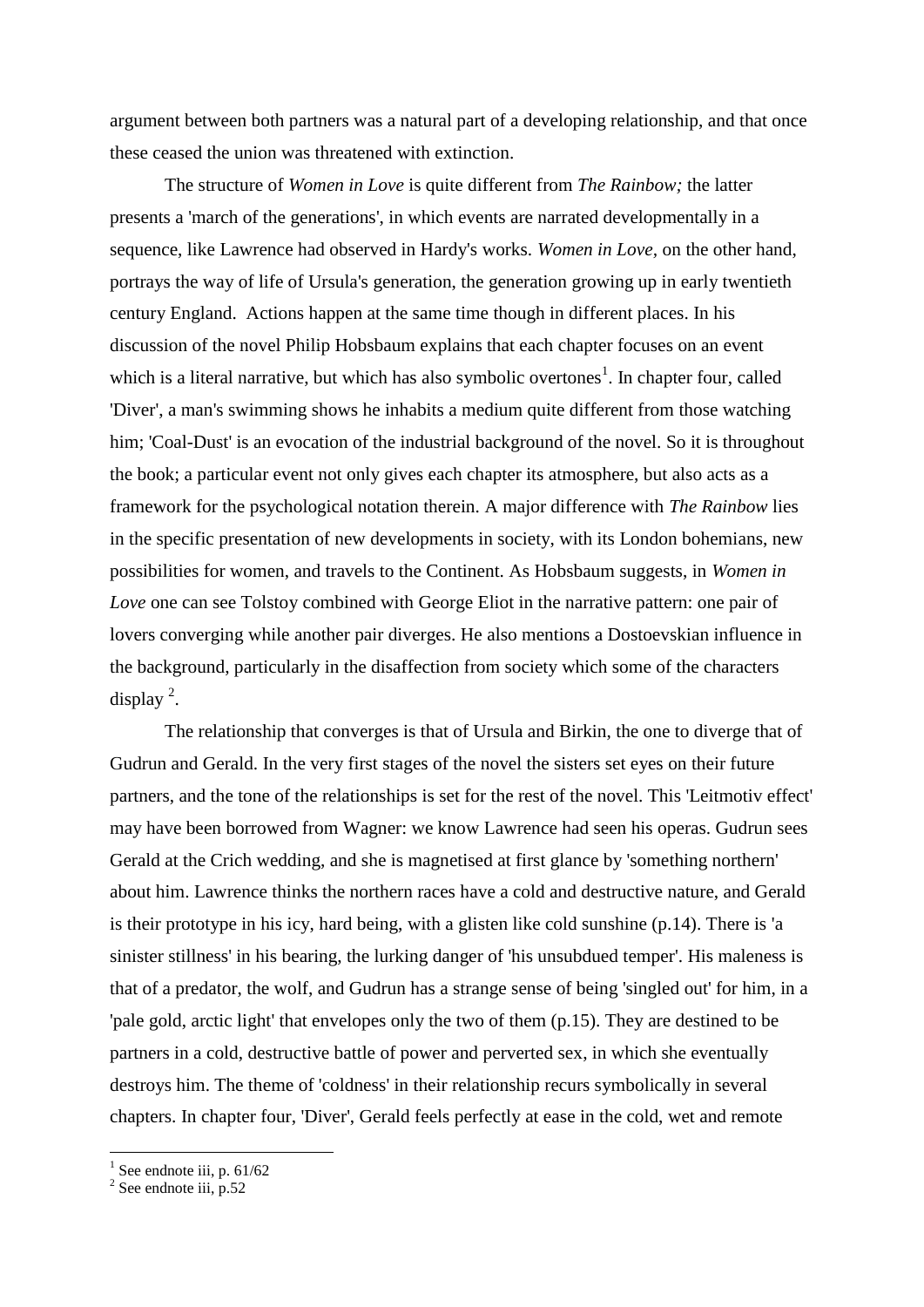world of Willey Water, a muddy lake 'all grey and visionary'. Gudrun envies him 'almost painfully', wishing vehemently she could join him in his morbid cold male world, his 'otherworld', in revolt against her role as a woman (p.47/8). The nature of their bond becomes clear in another scene by the side of Willey Water in chapter ten, 'Sketch-Book'. While Gerald is rowing a boat together with the domineering Hermione, Gudrun, grimly absorbed in sketching, drops her sketchbook into the water. Gerald notices a 'body of cold power', 'a dangerous, hostile spirit' in Gudrun as he gets her book back (p.122). She responds to his glance, 'signalled full into his spirit' and in that look, in her tone a bond is established between the two of them; Gudrun feels a perverted ecstasy of having power over him (p.122):

...they were of the same kind, he and she, a sort of diabolic freemasonry subsisted between them. Henceforward, she knew, she had her power over him. Wherever they met, they would be secretly associated. And he would be helpless in the association with her. Her soul exulted.

Gerald has a similar way of singling people out as victims. In the London Pompadour Café his sadistic being is revealed in his mingling with the whorish, childlike Minette, who is described as 'almost null' (p.65). She appeals to Gerald strongly, he feels 'an awful, enjoyable power over her, an instinctive cherishing very near to cruelty. For she was a victim ... he would be able to destroy her utterly in the strength of his discharge'. However, Minette is also shown as manipulative herself; she plays off Gerald against her lover Halliday, and does not respond to him in the way Gudrun does. The sketchbook scene reminds Gerald of how Gudrun's face 'lifted up to him', when he was on the swerving horse. This outing in the chapter 'Coal-Dust' (p.110 ff.) is a telling example of Gerald's cruel nature, as well as of vital differences between the Brangwen sisters. Gerald relentlessly forces the Arab mare to hold her head to the gate, while the sharp blasts of the approaching train make the horse rock with terror. A 'glistening, half-smiling look' is on his face because of his sadistic pleasure in the mare's distress (p.110). In his study of Lawrence's major novels Scott Sanders, Assistant Professor at Indiana University says<sup>ii</sup>:

He forces his will upon the mare with 'mechanical relentlessness', and she finally surrenders by pawing and trembling 'mechanically.' For Lawrence this mechanization of a living creature is the cardinal sin against nature ... The managerial class, including Gerald himself, are a part of the machine.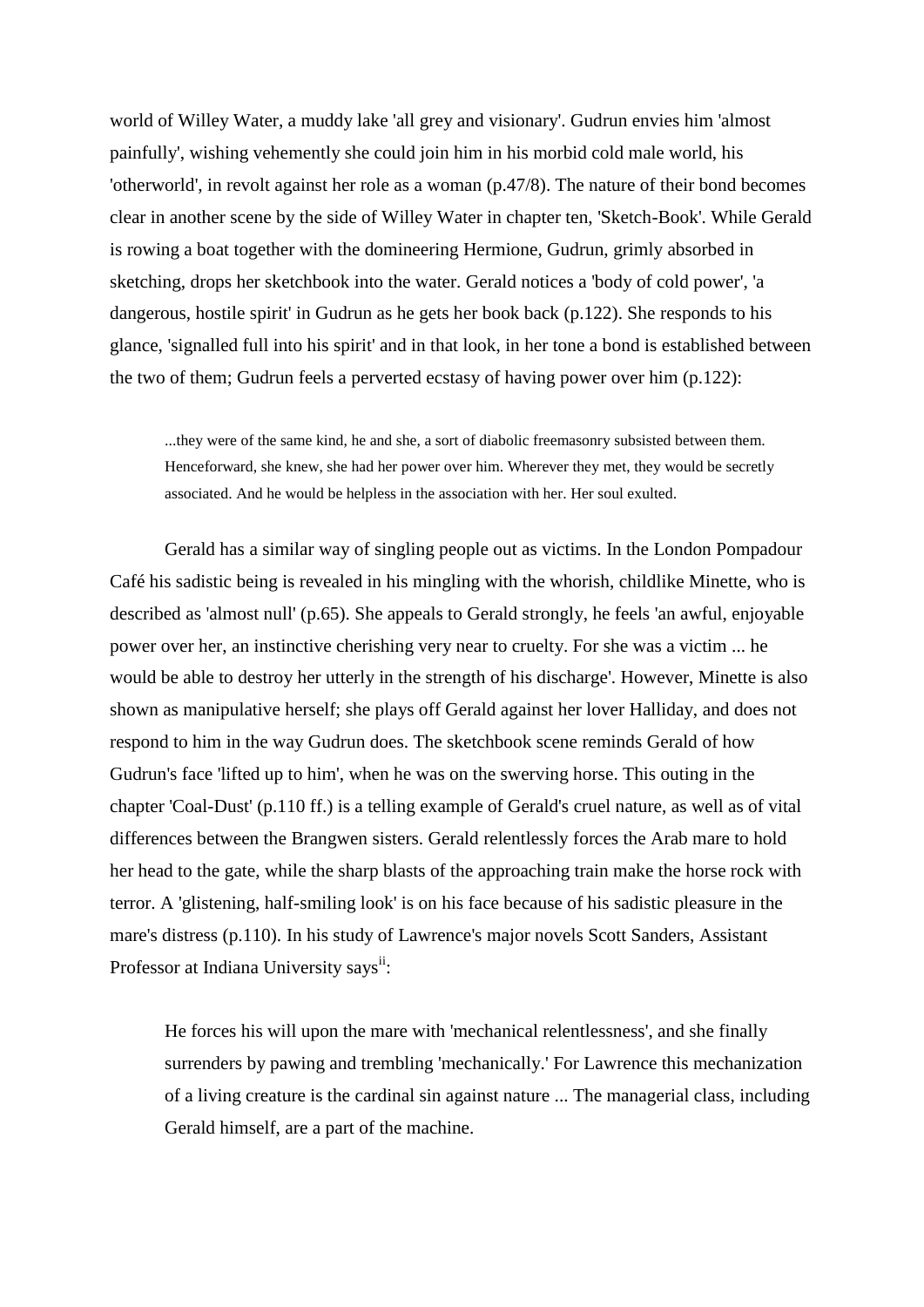Even Ursula, the most peaceable of the characters, is 'frantic with opposition and hatred of Gerald' and tries to stop him, crying 'No -! No -! Let her go! Let her go, you fool, you *fool* - - !' She feels a severe anger at his insensitive behaviour (p.113): 'Does he think it's manly, to torture a horse? It's a living thing, why should he bully and torture it?' Gudrun, however, looks at him 'with black-dilated, spell-bound eyes' and feels 'faint with poignant dizziness'. She loses all feelings of being human and can hardly endure her sister's 'powerful and naked' voice; she opts out, her world 'reeled and passed into nothingness'. When she recovers her soul is calm and cold, her voice strange and high, 'like a gull, or like a witch', screaming out from the side of the road. And when man and horse are gone and Ursula's anger abates, Gudrun feels 'as if numbed in her mind' by the sexual symbolism linked with violence in the scene (p.113):

the strong, indomitable thighs of the blond man clenching the palpitating body of the mare into pure control; a sort of soft white magnetic domination from the loins and thighs and calves, enclosing and encompassing the mare heavily into unutterable subordination, soft blood-subordination, terrible' (p. 113).

In his study 'Lawrence, Hardy, and American Literature' Richard Swigg calls Gudrun an 'unstable, vulnerable figure, but with devices and ambitions which mitigate the suffering to which she, like Hermione, is liable  $3$ . He explains that in Gudrun's nature a division is revealed: 'With one part of her she craves an invulnerable form, clothed, socially perfect, free of others' assumptions of intimacy; with another part of her, there is the fascination for the obscene cracks in the surface tightness.' Being unable to acknowledge her own desire in explicit thought and speech, she can only have visual, mindless knowledge. Swigg explains how she wants the thrill of the split between surface and subterranean as 'sensationalized experience', and Gerald's domination of the horse unwittingly gives her a cruel taste for this thrill. At a later point in the story we see Loerke, Gudrun's next partner, go even further in his ideas about the subjection of nature: he sculpts a horse as a machine, and when Ursula protests, Gudrun defends him. Several scenes in the book demonstrate Ursula's sound human instincts and emotions whereas Gudrun's are distorted. In the 'Sketchbook' scene Ursula is fascinated by the fleeting, softly coloured butterflies, as opposed to Gudrun, who studies the dark festering mud and the plants that grow from it. Another example is presented in the sisters' comments on the event of Gerald shooting his brother, when he told the latter to look

 $3$  See endnote viii, p.139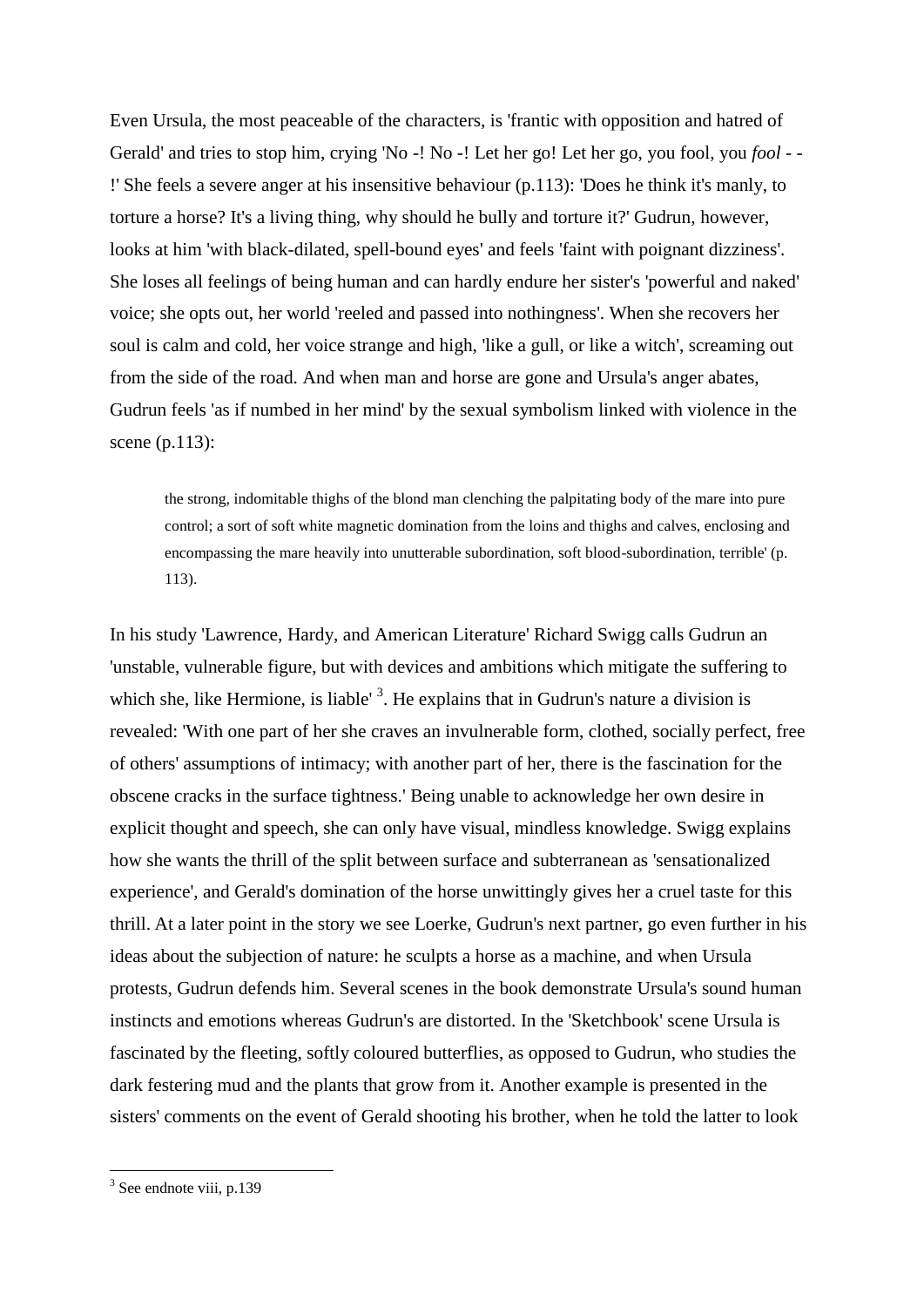down the gun and blew the top of his head off. To Ursula it seems incomprehensible that she would pull the trigger of 'the emptiest gun in the world' while anyone were looking down the barrel: 'One instinctively doesn't do it - one can't' (p.49). But to Gudrun it seems 'the purest form of accidents'; she sees it as something that 'happens' to one, as if there is no will behind it, not even an unconscious will. Gudrun suffers from a desolating, agonising sense of being outside of life, 'an onlooker, whilst Ursula was a partaker' (p.165) and she aggressively seeks for compensation in other people, engaging in a battle of dominance with her partner that leaves no room for any sharing of sincere joy.

The death of his brother is not the only fatal accident with which Gerald is connected. He has what his mother calls an obsession with failure and destruction; a sense of doom and family tragedy. In the chapter 'Water-Party' his sister Diana is drowned together with the young Doctor Brindell. The portrayal of the event shows how Gerald's initial concern and empathy slide down into mechanical coldness while he is trying to find them under the 'terrible, massive, cold, boundless surface' of the water. He tells Gudrun what he sees down there (p.184): 'there's room under that water there for thousands', 'a whole universe, cold as hell, in which you're helpless as if your head was cut off''. To Gudrun, who is absorbed in her own sensationalized anxiety, he seems no longer human, but it is Birkin whose views are downright perverted. He thinks Diana Crich is better off dead: 'In life she was a fretting, negated thing ... Her living, somehow, was all wrong' (p.185/6). However, Birkin is challenged by Ursula to put his thoughts into words, whereas Gudrun, in her unbearable psychological isolation, is incapable of such communication. She remains the unresponsive 'onlooker' in Gerald's musing over the endless under-water realms for the dead, and leaves him behind in his morbid thoughts (p. 184). She lacks the sense of identity of her sister; Ursula, 'the partaker', who is capable of listening to the other person and of forming her own thoughts, at the same time strong enough not 'to yield, as if it were, her very identity' (p.186).

For Gudrun it is impossible to have such faith in 'her own identity'. She has to constantly guard it by not becoming involved and keep up her defences. Not only does she stay away in the difficult hours Gerald spends with his dying father - he might think her 'too easy of winning' (p.335) but she is also unable to truly give herself during Gerald's nightly visit afterwards. In his grief and distress he needs Gudrun's love and admits his emotional need of her: 'If there weren't you in the world, then *I* shouldn't be in the world, either' (p.343). She sees his claim as a threat, 'She sighed. She was lost now. She had no choice'. In their lovemaking he needs 'vindication'; Gudrun makes an attempt by letting him hold her in his arms, but she cannot let down her guards; she lies 'wide awake, destroyed into perfect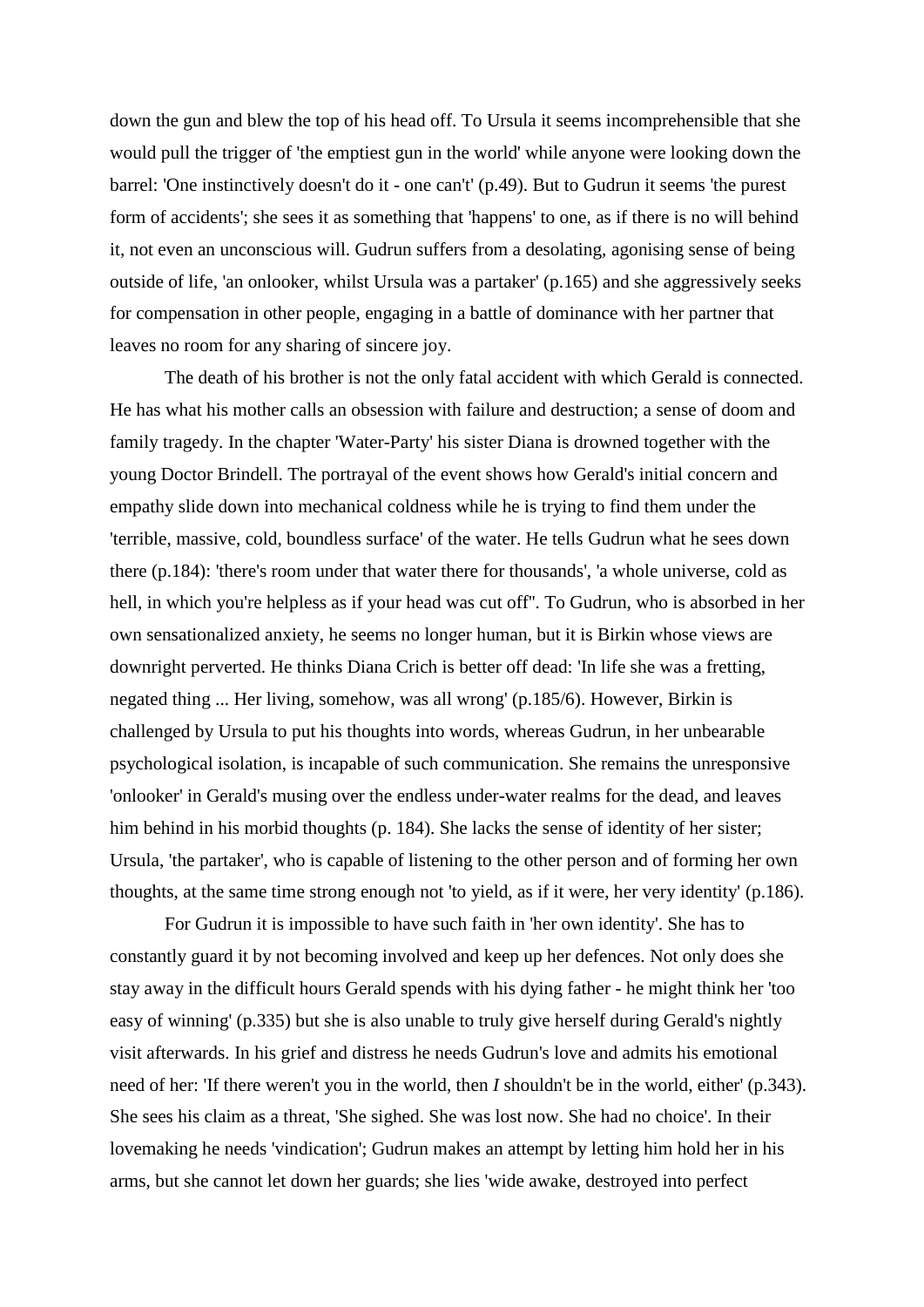consciousness' (p.345). It is in this night that she fully realizes her incompatibility with him or with any other partner: 'They would never be together. Ah, this awful, inhuman distance which would always be interposed between her and the other being!' In her soul-searching we see the influence of Freud's 'aggravated pessimism' (p.346):

She was exhausted, wearied. Yet she must continue in this state of violent active super-consciousness. She was conscious of everything - her childhood, her girlhood, all the forgotten incidents, all the unrealised influences and all the happenings she had not understood, pertaining to herself, to her family, to her friends, her lovers, her acquaintances, everybody. It was as if she drew a glittering rope of knowledge out of the sea of darkness, drew and drew and drew it out of the fathomless depths of the past, and still it did not come to an end, there was no end to it, she must haul and haul at the rope of glittering conscious, pull it out phosphorescent from the endless depths of the unconsciousness, till she was weary, aching, exhausted, and fit to break, and yet she had not done.

Gerald is mistrustful of intimacy, too. He is always conscious of putting himself at her mercy, hoping that she will restore him and 'grant him the flow of this living effluence', yet 'afraid she would deny him before it was finished' (p.345). He attributes qualities of the Magna Mater to her, she is 'Mother and substance of all life' and he himself is grateful 'as an infant is at its mother's breast'. And, like a mother, she feels tenderness for him, but with 'a dark understirring of jealous hatred'. She wants him to go, so that she can relax and be 'released' from this 'monstrous juxtaposition' of their two bodies in her bed (p.346). In his appeal to her deeper, softer emotions Gerald has made a fatal mistake: it has confronted Gudrun with her life-wrecking inability to give or take intimacy and inspires her with a terminal, all-absorbing passion to get rid of him forever.

It is in the ice-cold snow world of the Tyrolese mountains, where the two sisters and their partners are on holiday that the complete degeneration of the Gudrun-Gerald relationship is portrayed. Their lovemaking is reduced to a hard, cold fight, in which he 'would destroy her rather than be denied' (p.402). But it is Gudrun who, like a cold-blooded murderess, is going to deal the last blow, leaving Gerald the victim of heartless revenge and betrayal. In the terrifying silence that 'isolates the soul' Gudrun feels she is going to reach her ultimate mission, which fills her with a strange rapture; at last she has 'arrived'. Gerald is filled with foreboding: 'already he felt he was alone. She was gone. ... There was icy vapour round his heart. He saw the blind valley, the great cul de sac of snow and mountain peaks, under the heaven. And there was no way out' (p.401). At their arrival he already had a premonition of Gudrun's 'rushing towards her fate, and leaving him behind' (p.398) and this takes shape in the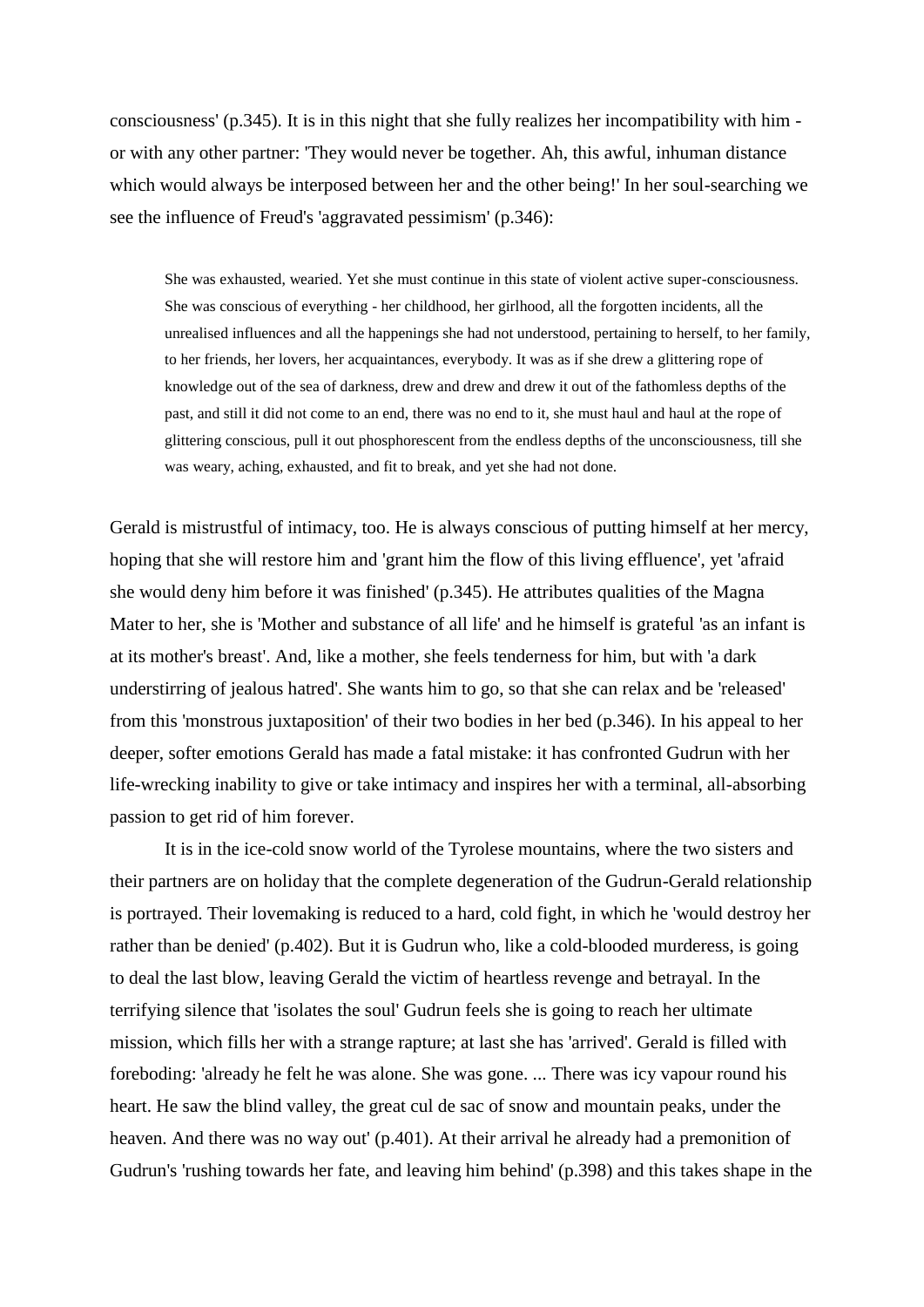person of Loerke, who leaves Gudrun spellbound. He is really like one of the 'little people' who have no soul, and in Gudrun he has found his mate: 'Something in Gudrun seemed to accord with him', and she sees in Loerke 'the rock-bottom of all life' (p.426/7). His view of life is cynical and corrupt; his art is not creative but deadening, interpreting industry instead of religion. 'Loerke, with his love of machinery and his deification of industry', says Scott Sanders in his study, 'could be taken as a satirical portrait of the Futurist'<sup>4</sup>. His 'green, bronze' statue of the young girl on the horse reveals not only his contempt for nature, as we have seen earlier in this chapter, but also his sadistic traits, appealing to Gudrun's impulse to become his slave, 'she looked up with a certain supplication, almost slave-like' (p.429). He suits her pathetic needs better than Gerald does, who, as she realizes, is not base enough for her: he is too respectable in his 'force of will and his power for comprehending the actual world.' Gerald is still capable of human feelings and having a purpose in life; he has a valuable friendship with Birkin and represents something in the world as a skilled industrial magnate in the reform of his father's mines. Gudrun is not up to such a purpose, and she knows it; she cannot possibly see herself as his sincere helpmate. At the thought of herself as his wife, able to 'hitch him on' in his ambitions to re-organise the industrial system 'something seemed to snap in her' and a terrible cynicism begins to grow in her. (p.418).

Soon Ursula, feeling doomed in the eternal snow, wants to leave and she and Birkin decide to go south, to warmer places, 'to feel the sunshine touch a response in the buds' (p.434). In the chapter 'Snowed up' Gudrun is 'free in her contest with Gerald' (p.441). In a terrible chaos of thoughts, comparable to Siegmund's 'inextricable knot' during his journey home in *The Trespasser*, it dawns upon Gerald that he, like Siegmund, has Hobson's choice. To exist at all he must be perfectly free of Gudrun, but this involves having to stand alone, in sheer nothingness; on the other hand, he may give in and fawn to her, or become indifferent, purposeless, dissipated; he even considers killing her (p.445). The chapter is a portrayal of the relentless outcome of the lovers' sick dependence on each other, which now culminates into hatred, violence and utter despair. In their final showdown Gerald sinks under a sense of nausea. He has enough of life and gives up; he loses; yet in a sense he is the moral winner in their pathetic, terminal war. He is above throttling Gudrun; 'As if he cared about her enough to kill her, to have her life on his hands!' (p.472). Having lost all sense of place in the snow, it dawns upon him he has nothing to live for and he feels the half-buried crucifix to mark his end, 'he was bound to be murdered'. Unlike Siegmund, who takes his own life, Gerald dies

<sup>4</sup> See endnote xiv, p.101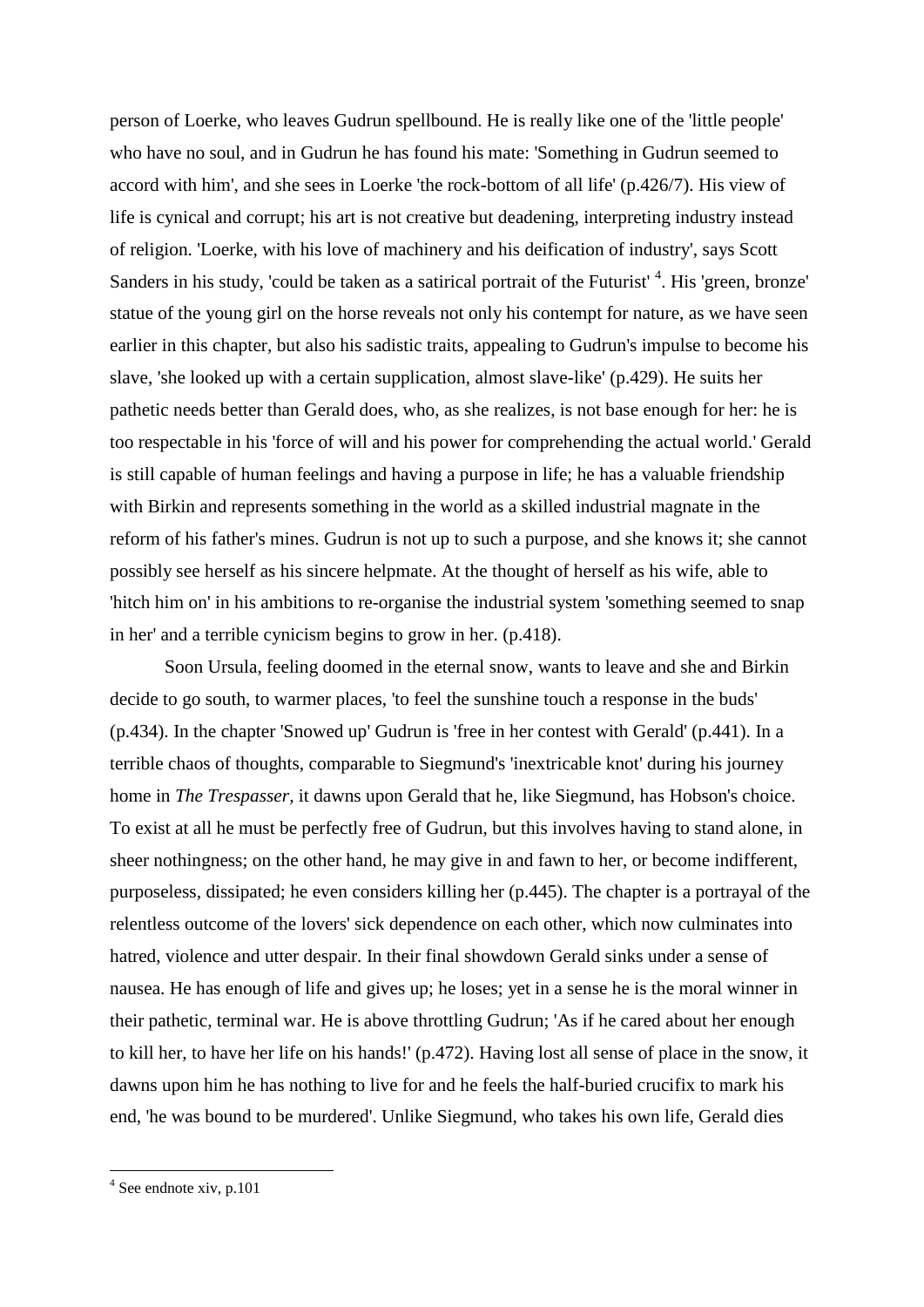against his will. Like Siegmund he falls victim to a cold, unfeeling relationship with a woman and, like Christ, to cold, unfeeling betrayal.

The culmination into nothingness of the Gerald - Gudrun relationship coincides with the fulfilment Ursula and Birkin have finally achieved. From the onset of the novel, Ursula, like the Ursula in *The Rainbow,* is looking for fulfilment in life. However, she has given up, at least for the time being, her active search for a partner; marriage, she thinks, is likely to be 'the end of experience' (p.7). Ursula has a zest for life, like her mother and grandmother before her. Where Lydia was limited by her marriage to Tom, and had only her foreign ancestry to make her stand out, Anna's cravings for 'experience' have not materialized at all. She seeks solace in motherhood and dubious compensation in an oversexed marriage. This downward line of unfulfilled females is carried one step further in Gudrun, who does have an education and possibilities to become something, but she rejects a socially acceptable purpose in life. Ursula is the first person to bring the promise of the rainbow that stands on the earth to fruition. She is an educated and independent woman, a class mistress at Willey Green Grammar School, where she teaches botany. She has made her way up into the world since her unhappy days as a Standard Five teacher at St Philip's school in *The Rainbow*. Still she does not see her career as the end-all of her existence: she is 'always thinking, trying to lay hold on life' (p.9). She keeps an open mind, and admits to Gudrun that she would 'marry like a shot' if she were tempted. However, to tempt her takes more than an 'awfully nice man' with a good salary. It is the school-inspector Birkin that attracts her attention, and whom she wants to know.

Throughout the novel, Birkin is not portrayed as the healthiest of people. He is physically weak, 'pale and ill-looking' (p.20), suffers from bouts of illness, 'he liked sometimes to be ill enough to take to his bed' (p.201) which are often caused by his unhealthy relationship with Hermione. He has a negative view of people: mankind had better be wiped out (p.25), Diana Crich is better off dead, and Ursula's father is hardly an individual: 'How curious it was that this was a human being! ... He was not a parent. A slip of living flesh had been transmitted through him' (p.255). His social intelligence does not convey 'equilibrium' or balance. He puts Ursula's back up with his marriage proposal, which he addresses to her father - in a most unfriendly way. Philip Hobsbaum says about Birkin<sup>5</sup>: 'For most of the book he is what many of us might become under the stress of ill health, depression and frustration. That is to say, he is not a whole man.' Hobsbaum explains that Birkin has often been taken to

 $\frac{5}{5}$  See endnote iii, p. 64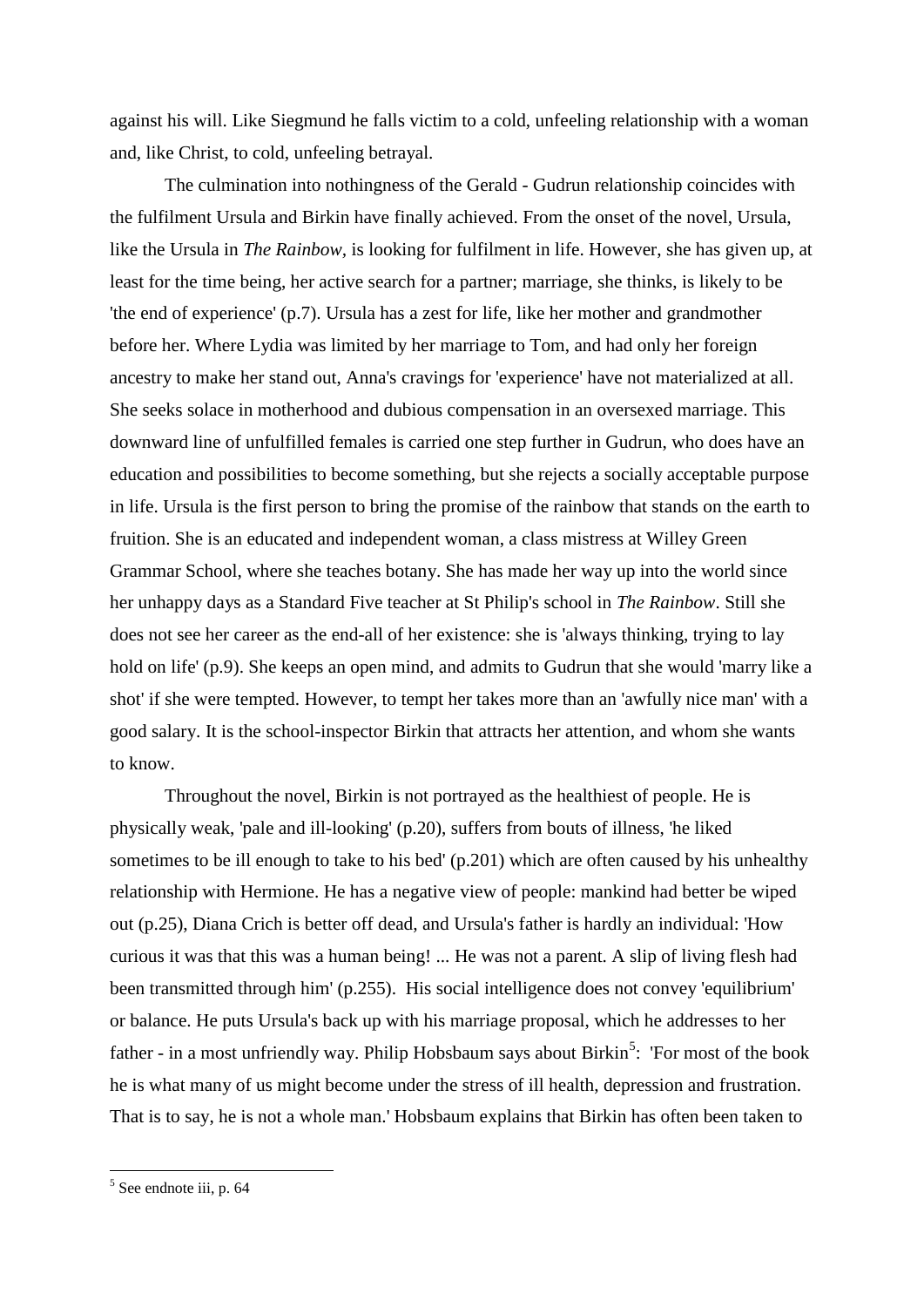be the voice of Lawrence; certain passages in Lawrence's work elsewhere resemble much of what Birkin has to say. But there are other influences at work as well; the study draws attention to a connection with Lawrence's own state of mind at the time of writing *Women in Love*, which corresponds closely with that of his despairing fictional character. Like Birkin, at this point of his life Lawrence was exasperated by the shocking inflexibility of people. It is as if he wants to arm Birkin against the outer world by making him an unfeeling misanthrope. Several critics have pointed out how Lawrence's sense of persecution during the war translates into a fear and hatred of the masses in the novel. There is no concrete sense of what the people of England are like behind the discussions in the novel; there is no canal boat family to represent them as there was in *The Rainbow.* The only decent people are the drunk miners giving Gerald the way to Gudrun's house in the chapter 'Death and Love'. Lawrence seems to expose his own frustrations with the society he had to live in by means of Birkin's letter to the Pompadour people, and portrays his fear of a meaningless future in Ursula and Gudrun's nasty rejection of their childhood home. The girls' jeering at their parents' appearance on the way to the party in 'Water-Party' reflects the rejection of the values of a past century, which Lawrence had already seen in Hardy's literature of the 1890s, and which intensified his feelings of doom and fatality.

Birkin is not happy in his personal life, either. For years he has had a connection with Hermione Roddice, a noted hostess and friend of authors and painters, particularly at Breadalby, her home. Lawrence modelled her on Lady Ottoline Morell, who used to entertain him and his contemporaries at her Oxfordshire home during World War I. The portrayal caused considerable offence. Hermione is 'a man's woman', who cultivates the mental side of her personality. She is a person who denies her emotions and presents herself as invulnerable, hiding her 'tortured, exposed soul' under an air of superiority in her world of culture and intellect: 'she moved among the foremost, at home with them' (p.16). She aimlessly drifts along in the world of art and ideas, which remotely reminds us of Lettie after her marriage in *The White Peacock.* At the same time, she is utterly desperate and craves for Rupert Birkin to close up her 'terrible void', her lack of robust self; she needs to have a strong grip on him in order to feel 'complete, sufficient, whole'. She forces her will upon other people, thus nipping all spontaneous joy in the bud. Their relationship is a destructive battle, a cat-and-mouse game in which Rupert fights her off; 'the more she strove to bring him to her, the more he battled her back' (p.17). He himself is not an amiable character either. Ursula notices the hidden, ultimate reserve in him, cold and inaccessible, hostile even. At the same time his nature is clever and separate; he does not fit at all in the conventional occasion, which both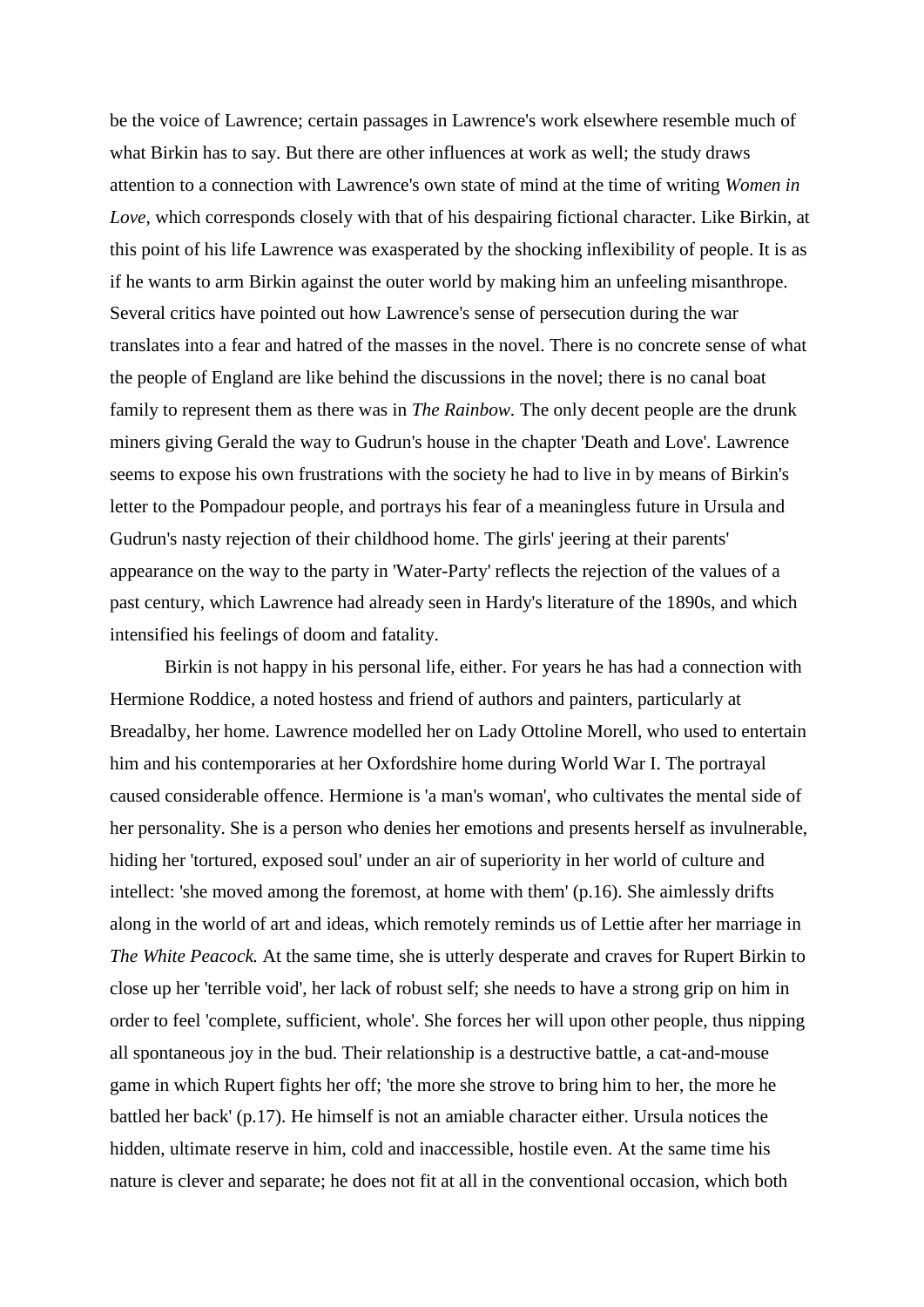attracts and annoys Ursula. There is 'some kinship between her and him, a natural, tacit understanding, a using of the same language' (p.20). She intuitively feels he is her compliment, as her grandfather Tom felt when he met Lydia.

A feature of Lawrence's thought is its dualism, the notion that 'everything that exists, even a stone, has two sides to its nature' iii and this is specifically true for human beings, for men and women. A man is never completely male and a woman never completely female; each person of either sex has both male and female qualities. Lawrence presents his views on the duality of male and female in his *Study of Thomas Hardy,* in which he analyzes several of the latter's Wessex characters, such as Tess and Alec from *Tess of the d'Urberville*, and Jude and Troy from *Jude the Obscure.* In his essay 'The Tiger and the Lamb: The Duality of Lawrence' literary critic H.M. Daleski discusses what Lawrence sees as specifically male or female qualities, and presents them in a table  $6$ . To mention but a few, 'light', 'movement' 'doing' and 'mental clarity' are considered male, versus 'darkness', 'stability', 'being' and 'sensation', which are female. The success of a relationship between a man and a woman, in Lawrence's scheme, does not lie in the 'melting and fusing' of two people into one, as Siegmund hoped to achieve with Helena in *The Trespasser*; there must be a double reconciliation of opposites. Each individual has to reconcile the opposing qualities within him or herself, and consequently man and woman are to meet as opposites. A meeting on equal terms of two people who have themselves achieved full individuality ideally leads to a balanced union, in which partners are a complement to each other.

This is also the essence of Birkin's 'sermons' in the novel. Far more than in his other novels, in *Women in Love* Lawrence presents his own search for truths to the reader by means of the protagonists' dialogues. Ursula dislikes Birkin's preaching; his 'priggish Sunday school stiffness' annoys her. She knows what kind of love he wants, but cannot accept his terms on which a developing relation must be based: it is all too detached for her. She wants 'unspeakable intimacies' (p.264): 'She wanted to have him, utterly, finally to have him as her own, oh, so unspeakably, in intimacy'. However, Birkin does not believe in 'final selfabandonment': he regards the 'hot narrow intimacy' between husband and wife as abhorrent (p.199). What he wants is 'a strange conjunction' with Ursula, 'an equilibrium, a pure balance of two single beings - as the stars balance each other', in which sex is vital, but not allimportant (p.148). Lawrence writes in his essay 'Love' iv:

 $6$  See endnote xv, p.107/8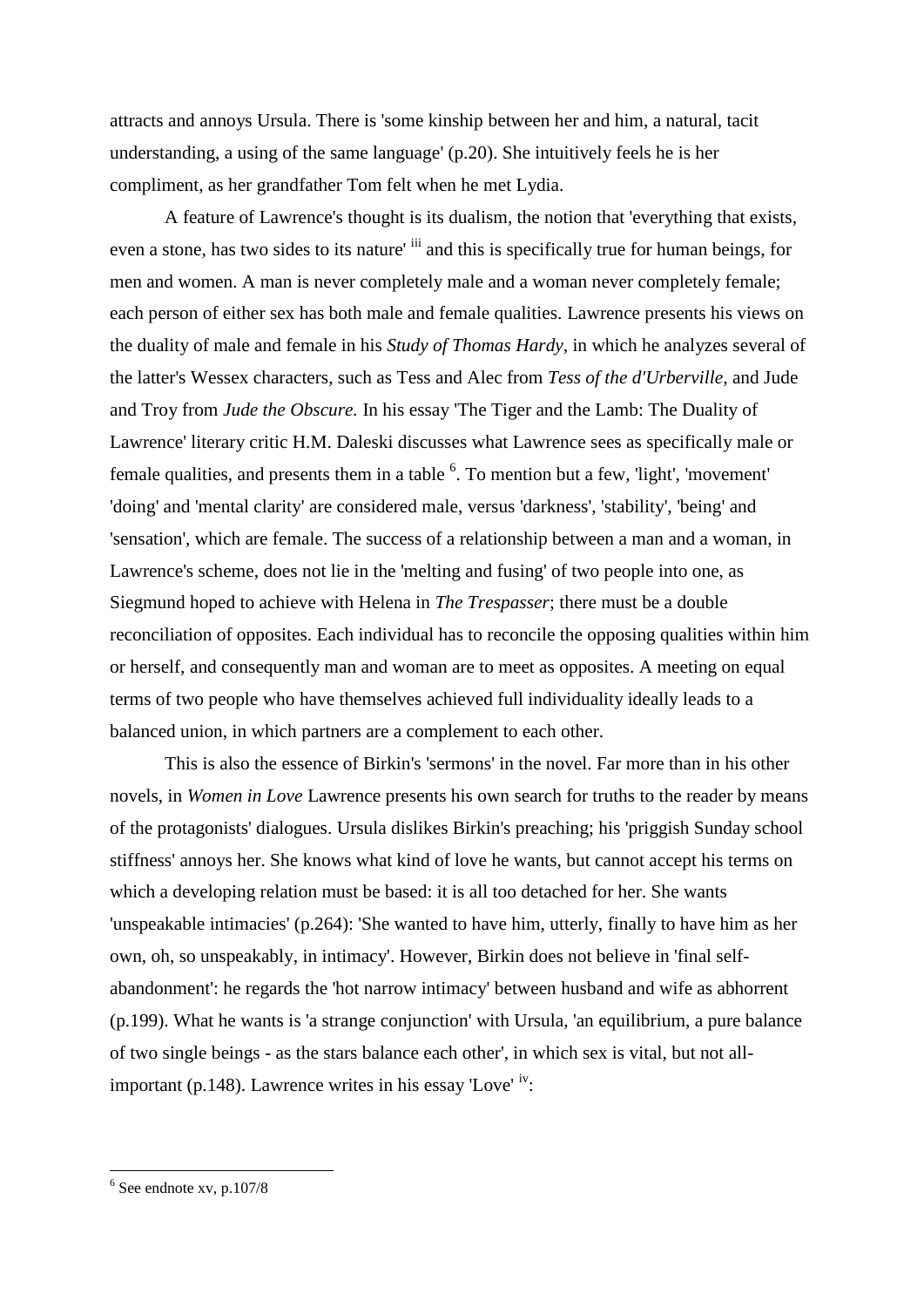Only in the conjunction of man and woman has love kept a duality of meaning. Sacred love and profane love, they are opposed, and yet they are both love. The love between man and woman is the greatest and most complete passion the world will ever see, because it is dual, because it is of two opposing kinds. The love between man and woman is the perfect heart-beat of life, systole, diastole.

Behind Birkin's 'sermons' there is his fear for female dominance, which pervades so many of Lawrence's relationships. Birkin feels that 'woman is always so horrible and clutching, has a greed of possession and self-importance in love' - and this holds good for both Hermione and Ursula, in both of whom he detects traits of the Magna Mater (p.154). It is when he is 'sick and unmoved' in his revolt that he meditates of 'separateness' in relationships: 'the old way of love seemed a dreadful bondage, a sort of conscription'. He is afraid of losing his independence in a complete intimacy, of being destroyed in a union with a woman, and sees sex as a limitation: 'It was sex that turned a man into a broken half of a couple, the woman into the other broken half' (p.199). Like William and Paul Morel in *Sons and Lovers* and like so many of Lawrence's male characters he is emotionally insecure; yet in Ursula he seems to have found the partner who will restore him to faith in life.

However, Ursula is not easily won over. She has her own ideas of love, which are not Birkin's; she is not at all sure that she wants 'this mutual unison in separateness' (p.264). Whereas Birkin does not believe in 'final self-abandonment' she herself does: she believes in an absolute surrender to love, which to her is everything. She resents Birkin's self-possession, in which he tries to lay down the law for her. Birkin wants the surrender of her spirit, but he is far too theoretical to convince Ursula of his love. 'You only want your own ends. You don't want to serve me, and yet you want me to serve you. It is so one-sided!' she says to him. Their opposition is symbolized in the chapter 'Mino', where Birkin's male cat bullies the young stray cat into submission, in Ursula's words behaving 'like all males' (p.149). In the chapter 'Moony' the lovers' dance of opposites, their battle of the sexes, is decided in a fierce argument, in which they hurl insults at each other. Birkin's hatred of the moon is symbolic for his misogynist qualities; his violent attack of its image portrays his frustrated anger with the woman in his life whom he wants desperately but who refuses to give in to his ideas. He finally realizes it is no use; women are like 'paradisal birds that could not be netted' (p.250) and Birkin yields to Ursula's 'war-cry' (p.251/2): he declares his love for her. The scene leaves the reader wondering just how triumphant the female is. It is true, she is not bullied into submission, but submits voluntarily: she is willing to fight for him, to let him be 'her man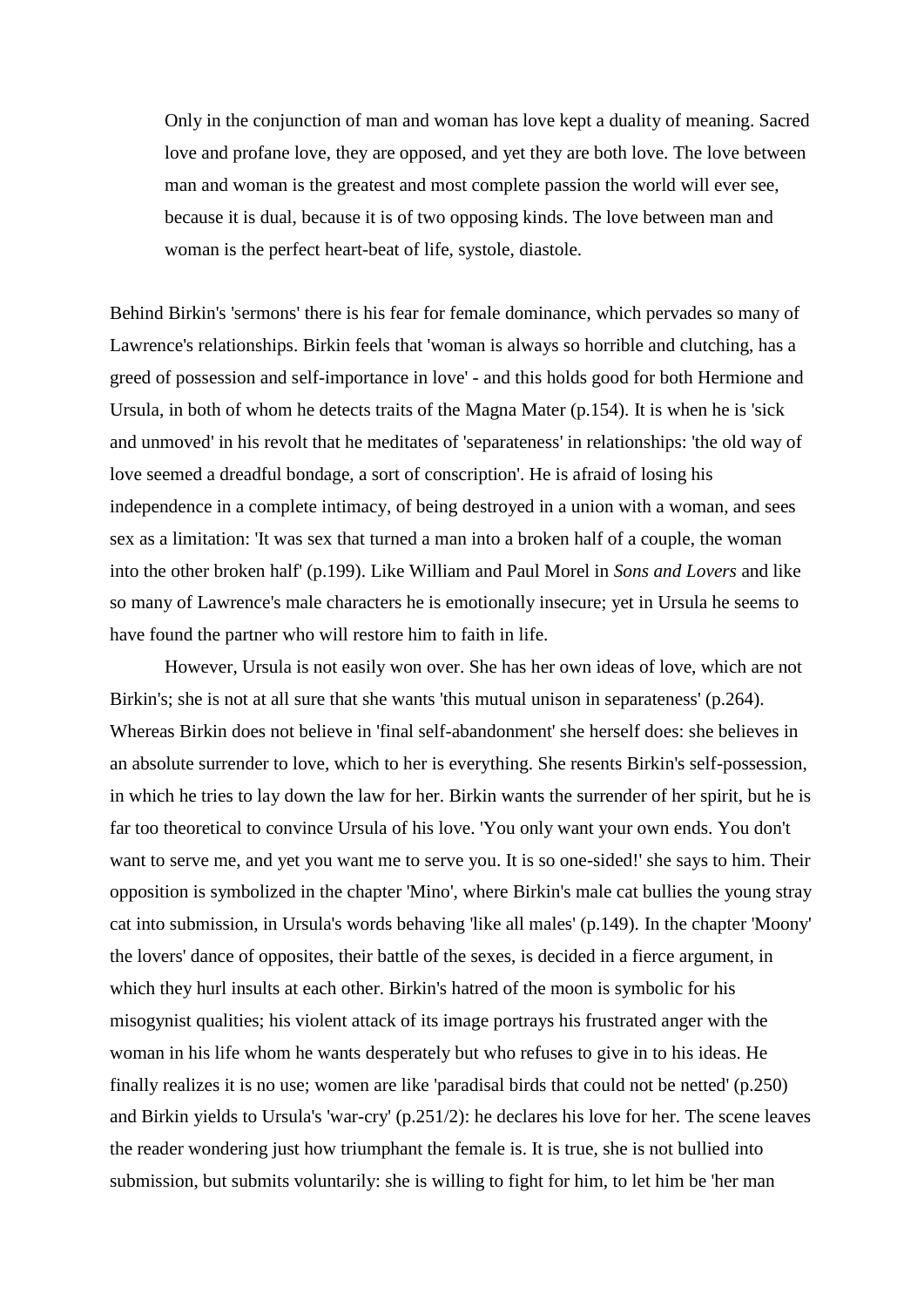utterly, and she in return would be his humble slave - whether he wanted it or not.' In this she is sincere but rash; she gives up her position as a teacher that took her years to achieve, she leaves her relatives behind after a distressing scene and blindly takes off abroad with her husband. As she announced early in the first pages of the novel she would marry like 'a shot' if tempted, and this is certainly the impression the reader gets. Dr. Elaine Feinstein, who has lectured on D.H.Lawrence at universities in both Britain and America, says in her 'Introduction' to a study on the author's life  $\cdot$ .

In recent years, feminist critics have been angered by Lawrence because he increasingly came to see liberation for women entirely in terms of a saving sexual relationship, and his writings show a mounting rage against women's desires to use their minds and express their individuality.

In her study it becomes clear how far Lawrence's fear of powerful women and his uncertain idea of masculinity have a biographical source. One wonders if these feelings are translated in the novel in Birkin's attitude towards marriage. However strongly he believes in a permanent union between man and woman, for him it is not the 'supreme and exclusive relationship' (p.353). He wants something 'clearer, more open, cooler, as it were' (p.199), but not promiscuity. Marriage in the old sense is repulsive to him, 'the most repulsive thing on earth', worse than 'egoïsme à deux' (p.352 ff.). He sees it as 'a sort of tacit hunting in couples: the world all in couples, each couple in its own little house, watching its own little interests, and stewing in its own little privacy': 'the way they shut their doors, these married people' repulses him (p.199).

In Lawrence's earlier work we have seen several instances of male-male friendships. There are Cyril and George, Paul Morel and Baxter Dawes, Siegmund and Hampson, who are all intimate to some degree. However, their relations are portrayed as incidental rather than vital. This changes in *Women in Love*. The men have a vital need for each other - throughout the novel there is the suggestion that it helps Birkin to keep the necessary emotional distance to Ursula, in his fear to be overruled by the Magna Mater in her. He frequently seeks out Gerald when in need of advice or support in his struggle with his girlfriend. Though not expressly sexual, their union has a physical as well as a mental and emotional side. In the chapter 'Gladiatorial' Gerald and Birkin's wrestling match has a sensuous connotation as the two 'seemed to drive their white flesh deeper and deeper against each other as if they would break into a oneness' (p.270); they 'seemed to penetrate' and interfuse in admiration of each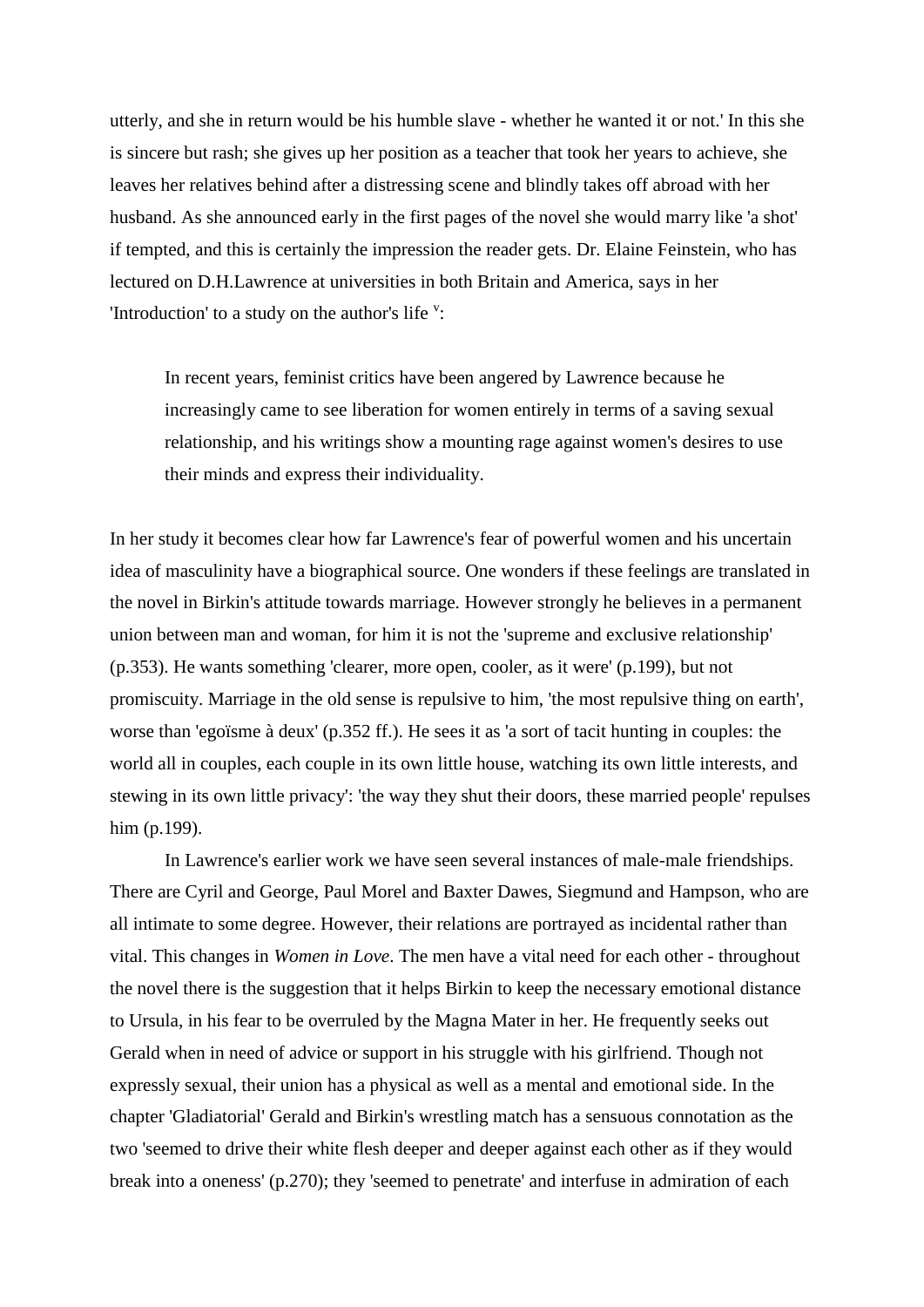other's body. Their being physically close satisfies a need in both of them; Birkin says it 'makes one sane' and to Gerald 'it is life' (p.273). They agree that, as they are mentally and spiritually intimate, they should be more or less physically intimate, too, to make the friendship 'more whole'.

Still, the most valuable part of the friendship is portrayed in the young men's conversations, which remind us of the kind of intimate friendships women often have without raising suspicion of homosexuality. The reader gets to see the warm and human sides of both Gerald and Rupert as they look for each other's company, mostly to talk about what occupies their minds, in which they may be crudely direct. 'You force yourself into horrors, and put a millstone of beastly memories round your neck', says Birkin, aware of Gerald's fascination with tragedy in the chapter 'Water-Party', when Diana is drowned. It may be his attempt to put his friend's morbid feelings of guilt about the accident into perspective, or to prove his own unsentimental nature - in which he goes too far by his fascist comments. But in the end Birkin's anti-human line does not really work. More than Gerald, Rupert longs to seal their union with some kind of 'pledge', as suggested in his proposal of 'Blutbruderschaft'. When the two men take leave in Austria Gerald looks back on their male affair with 'icy scepticism', while later Birkin's grief over his friend's death shows him as far more sensitive than he appears to be in the rest of the novel. Ultimately Birkin grieves over the loss of Gerald as over a beloved - and his grief is sincerer than Gudrun's.

As a couple, Gerald and Gudrun have completely 'diverted'; their development is closed completely. However, at the end of the novel Ursula and Birkin's life together has only just begun, and even though they are presented as the couple that has 'converted', at the same time they have turned their back on their country, relatives, work and society; they live in a void. D.H. Lawrence critic Dr. F.R. Leavis says in his work on the novelist that the diagnosis of norms represented by Gerald and Gudrun is convincing<sup>vi</sup>. However, Leavis adds: 'Birkin and Ursula as a norm, contemplated in the situation they are left in at the close of the book, leave us wondering.' He explains that it has left Lawrence himself wondering too: 'That is, if a certain symmetry of negative and positive was aimed at in *Women in Love,* Lawrence has been defeated by the difficulty of life: he hasn't solved the problems of civilization that he analyses.' Lawrence himself writes in a letter to a literary friend  $\frac{7}{1}$ : 'The book frightens me: it is so end-of-the-world. But it is, it must be, the beginning of a new world too.' He believes England has a long and awful process of corruption and death to go through. In his later

 $7$  See endnote xiii, p.482